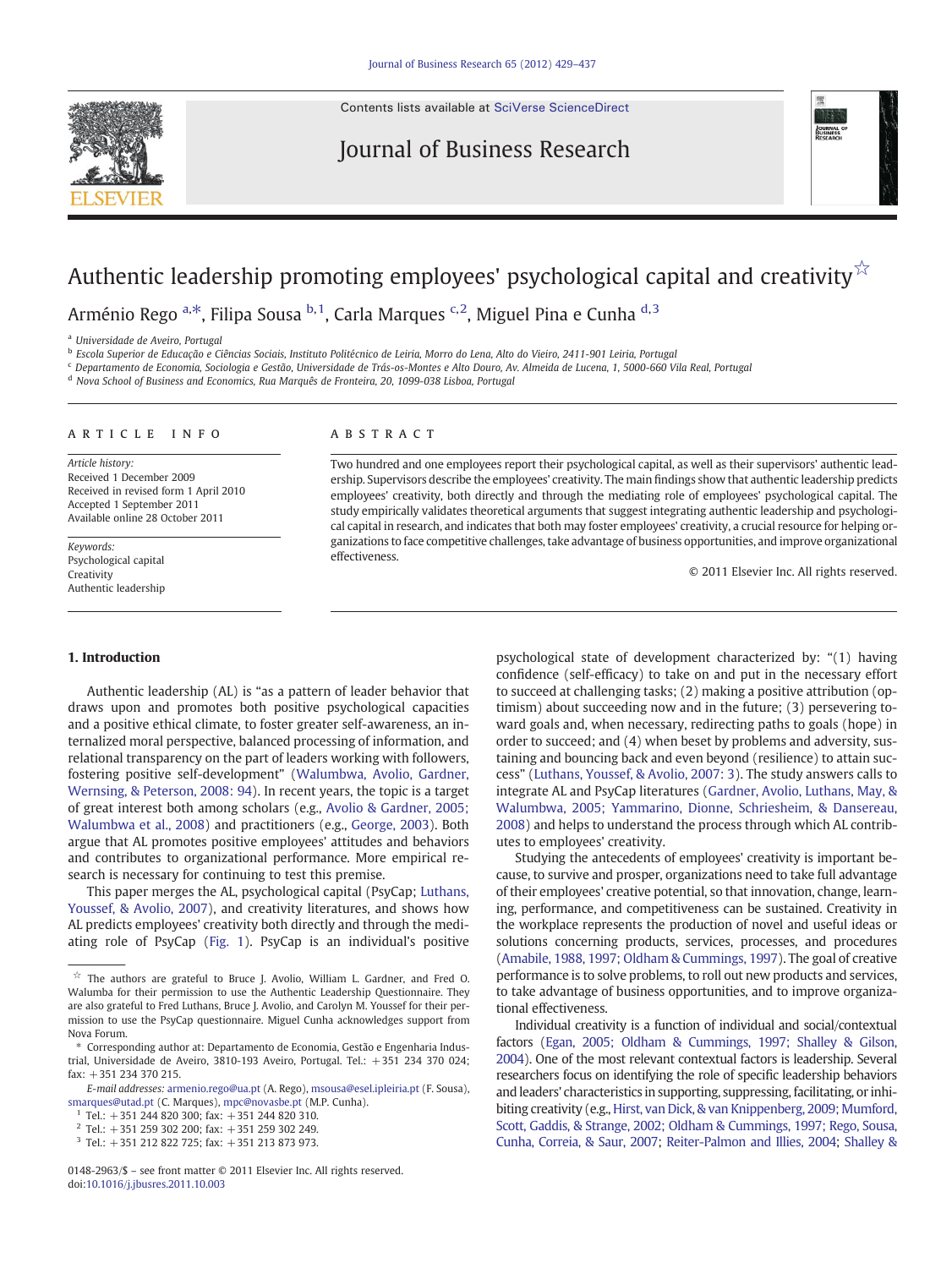<span id="page-1-0"></span>

[Gilson, 2004; Shin & Zhou, 2003; Tierney, Farmer, & Graen, 1999](#page--1-0); [Zhou,](#page--1-0) [2003](#page--1-0); [Zhang & Bartol, 2010](#page--1-0); [Zhou & George, 2003](#page--1-0); [Wang and Cheng,](#page--1-0) [2010](#page--1-0)). These behaviors include transformational leadership, emotional intelligence, close monitoring, developmental feedback, supportive supervision, controlling supervision, benevolent leadership, leader encouragement of creativity, leader inspirational motivation, and empowering leadership.

Studies also focus on employees' characteristics and attitudes that make them more creative. For example, [Amabile \(1983\)](#page--1-0) suggests domain-relevant skills (knowledge and expertise), creativity-relevant processes (including cognitive styles, cognitive strategies, and personality variables), and task motivation (attitudes and motivation, such as intrinsic motivation) as predictors of creativity. [Woodman, Sawyer, and](#page--1-0) Griffi[n \(1993\)](#page--1-0) model includes personality variables, cognitive factors, intrinsic motivation, and knowledge. [Ford \(1996\)](#page--1-0) includes sense making, motivation, knowledge and ability. According to [Egan \(2005\),](#page--1-0) the studies identify a consistent number of individual factors associated with individual creativity, including esthetic sensitivity, attraction to complexity, broad interests, intuition, and tolerance of ambiguity.

This paper adds to such lines of research, answering to a call of [Shalley and Gilson \(2004\)](#page--1-0) for more research focusing on the interaction between personal characteristics and work context. The study focuses on how AL (a contextual factor) predicts employees' creativity, both directly and through the mediating role of employees' PsyCap (a personal strength). The paper hypothesizes that AL promotes employees' creativity because authentic leaders encourage employees' PsyCap [\(Avolio,](#page--1-0) [Gardner, Walumbwa, Luthans, & May, 2004; Yammarino et al., 2008\)](#page--1-0), with employees with higher PsyCap being more creative [\(Avolio et al.,](#page--1-0) [2004; Bandura, 1997; Rego, Machado, Leal, & Cunha, 2009](#page--1-0)). The study also posits direct relationships between AL and creativity because authentic leaders may promote employees' creativity through mechanisms other than PsyCap. For example, AL may improve the quality of leader–member exchange, thus increasing employees' trust and the sense of freedom to propose unconventional ideas, and introduce conflicting opinions without fear [\(Avolio & Gardner, 2005; Avolio et al.,](#page--1-0) [2004; Brower, Schoormanb, & Tan, 2000; Ilies, Morgeson, & Nahrgang,](#page--1-0) [2005; Liden, Sparrowe, & Wayne, 1997; Prati, Douglas, Ferris, Ammeter,](#page--1-0) [& Buckley, 2003; Scott & Bruce, 1994](#page--1-0)). Employees may also feel psychologically safer, thus taking initiative for facing problems and opportunities in creative ways ([Edmondson, 1999; Prati et al., 2003\)](#page--1-0).

The remainder of the paper structures as follows. The second section discusses arguments leading to the hypotheses. The third and fourth sections present the method and results, respectively. The final section discusses the main findings, the limitations of the research, and some avenues for future research. The study seeks to contribute to enriching a research stream that is in an early stage of development and to a literature that is still short on empirical studies ([Walumbwa et al., 2008;](#page--1-0) [Yammarino et al., 2008\)](#page--1-0). Considering that most studies about leadership come from the USA ([House & Aditya, 1997\)](#page--1-0), the paper also responds to a call for research in more culturally diverse samples [\(Gelfand, Erez, & Aycan, 2007; Walumbwa et al., 2008\)](#page--1-0).

## 2. Theory and hypotheses

#### 2.1. The authentic leadership construct

The AL construct comprises four dimensions: (1) Self-awareness is the degree to which the leader demonstrates an understanding of how (s)he derives and makes sense of the world and is aware of his or her strengths, limitations, how others see him or her, and how (s)he impacts others ([Kernis, 2003; Walumbwa et al., 2008\)](#page--1-0); (2) Balanced processing is the degree to which the leader shows that (s)he objectively analyzes the relevant data before coming to a decision and solicits views that challenge deeply held positions ([Gardner et](#page--1-0) [al., 2005; Walumbwa et al., 2008](#page--1-0)); (3) Internalized moral perspective refers to the degree to which the leader sets a high standard for moral and ethical conduct, guides actions by internal moral standards and values (versus group, organizational, and societal pressures), and expresses decision making and behaviors that are consistent with such internalized values ([Avolio & Gardner, 2005; Gardner et al.,](#page--1-0) [2005; Walumbwa et al., 2008\)](#page--1-0); (4) Relational transparency is the degree to which the leader presents his/her authentic self (as opposed to a false or distorted self) to others, openly shares information, and expresses his/her true thoughts and feelings, reinforcing a level of openness with others that provides them with an opportunity to be forthcoming with their ideas, challenges, and opinions.

Empirical evidence (e.g., [Kernis & Goldman, 2005; Walumbwa et](#page--1-0) [al., 2008, forthcoming\)](#page--1-0) shows that a core AL factor can emerge from the relationships among the four dimensions. [Walumbwa et al.](#page--1-0) [\(2008, forthcoming\)](#page--1-0) finds that individual factors do not add any meaningful incremental validity beyond the common core higher factor, thus suggesting that the variance attributable to overall AL is more important than the variance imputable to each individual dimension of the AL construct. Considering AL as a core construct is also conceptually plausible, the literature proposing that the four AL dimensions are self-regulatory processes governed, partially, through leaders' internal standards and their evaluations of their own behavior ([Gardner et al., 2005\)](#page--1-0).

Therefore, the study hypothesizes considerable overlap among the four dimensions, and that the higher order AL construct will help to explain the conceptual and empirical overlap discussed above. Some research ([Walumbwa, Luthans, Avey, & Oke, 2009; Walumbwa et al.,](#page--1-0) [2008\)](#page--1-0) also finds effects of AL on important work attitudes and behaviors, after controlling the effects of ethical and transformational leadership. Although the present study cannot include these latter constructs (because some organizations that participate in the study require applying a short survey), evidence suggests that the construct has incremental validity regarding those "older" leadership constructs.

### 2.2. The PsyCap construct

The PsyCap construct comprises four dimensions: self-efficacy, optimism, hope, and resilience. PsyCap meets conceptual and empirical criteria of being distinct from other constructs [\(Luthans, Avolio, Avey, &](#page--1-0) [Norman, 2007; Youssef & Luthans, 2007](#page--1-0)). While [Peterson and Seligman's](#page--1-0) [\(2004\)](#page--1-0) character strengths and virtues are "trait-like" (relatively stable and difficult to change), the PsyCap is "state-like," and thus relatively malleable and open to development. Both theory-building and prior research on hope, resilience, optimism, and efficacy indicate that such personal strengths are amenable to development [\(Luthans, Avey, Avolio, Norman,](#page--1-0) [& Combs, 2006; Luthans, Avolio, Avey, & Norman, 2007; Luthans, Youssef,](#page--1-0) [& Avolio, 2007\)](#page--1-0). Such a state-like nature also differentiates PsyCap from positively-oriented organizational behavior trait-like constructs, such as "Big Five" personality dimensions or core self-evaluations ([Judge, Bono,](#page--1-0) [Erez, & Thoresen, 2003\)](#page--1-0).

Earlier research suggests that commonalities among the four dimensions allow considering PsyCap as a core construct [\(Luthans, Avey, &](#page--1-0) [Patera, 2008; Luthans, Avolio, Avey, & Norman, 2007](#page--1-0)). This higherorder core construct has both conceptual [\(Luthans & Youssef, 2004;](#page--1-0) [Luthans, Youssef et al., 2007](#page--1-0)) and empirical [\(Luthans, Norman, Avolio,](#page--1-0) [& Avey, 2008; Luthans, Youssef, & Avolio, 2007\)](#page--1-0) support. As a core construct, PsyCap represents "one's positive appraisal of circumstances and probability for success based on motivated effort and perseverance" [\(Luthans, Avolio, Avey, & Norman, 2007: 550\)](#page--1-0).